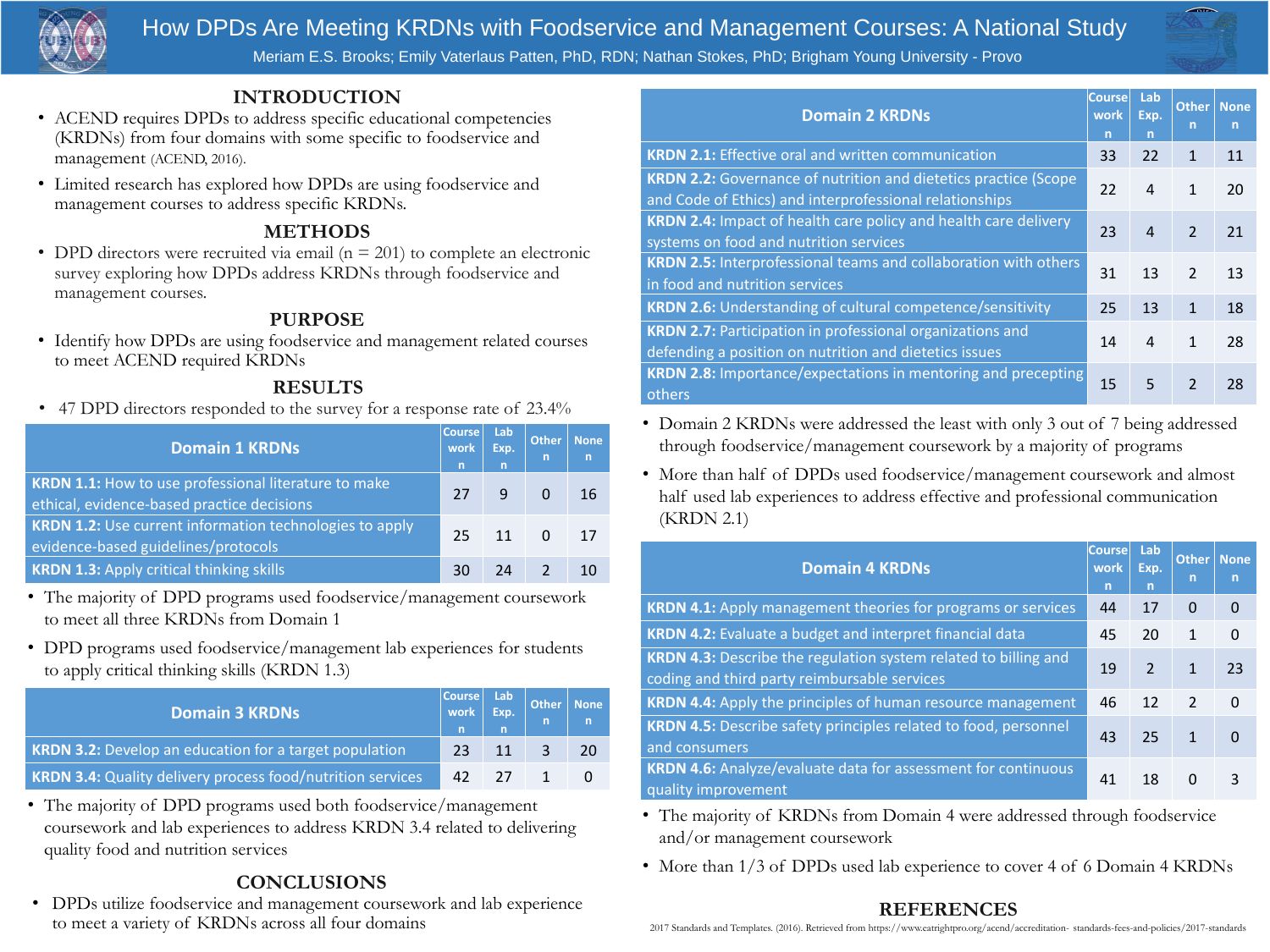# **INTRODUCTION**

• ACEND requires DPDs to address specific educational competencies (KRDNs) from four domains with some specific to foodservice and management (ACEND, 2016).

• Previous research has explored how DPDs teach several curriculum topics including food safety, food science, nutrition education, and research.

• Limited research has explored how DPDs are using foodservice and management courses to



- 
- 
- address specific KRDNs.

# **PURPOSE**

• Identify how DPDs are using foodservice and management related courses to meet ACEND

required KRDNs

# **METHODS**

• Developed a survey to explore how DPDs address KRDNs through foodservice and management



- courses.
- 
- 

• Pilot tested surveys through use of expert reviews and cognitive interviews

• DPD directors were recruited via email ( $n = 201$ ) to complete the survey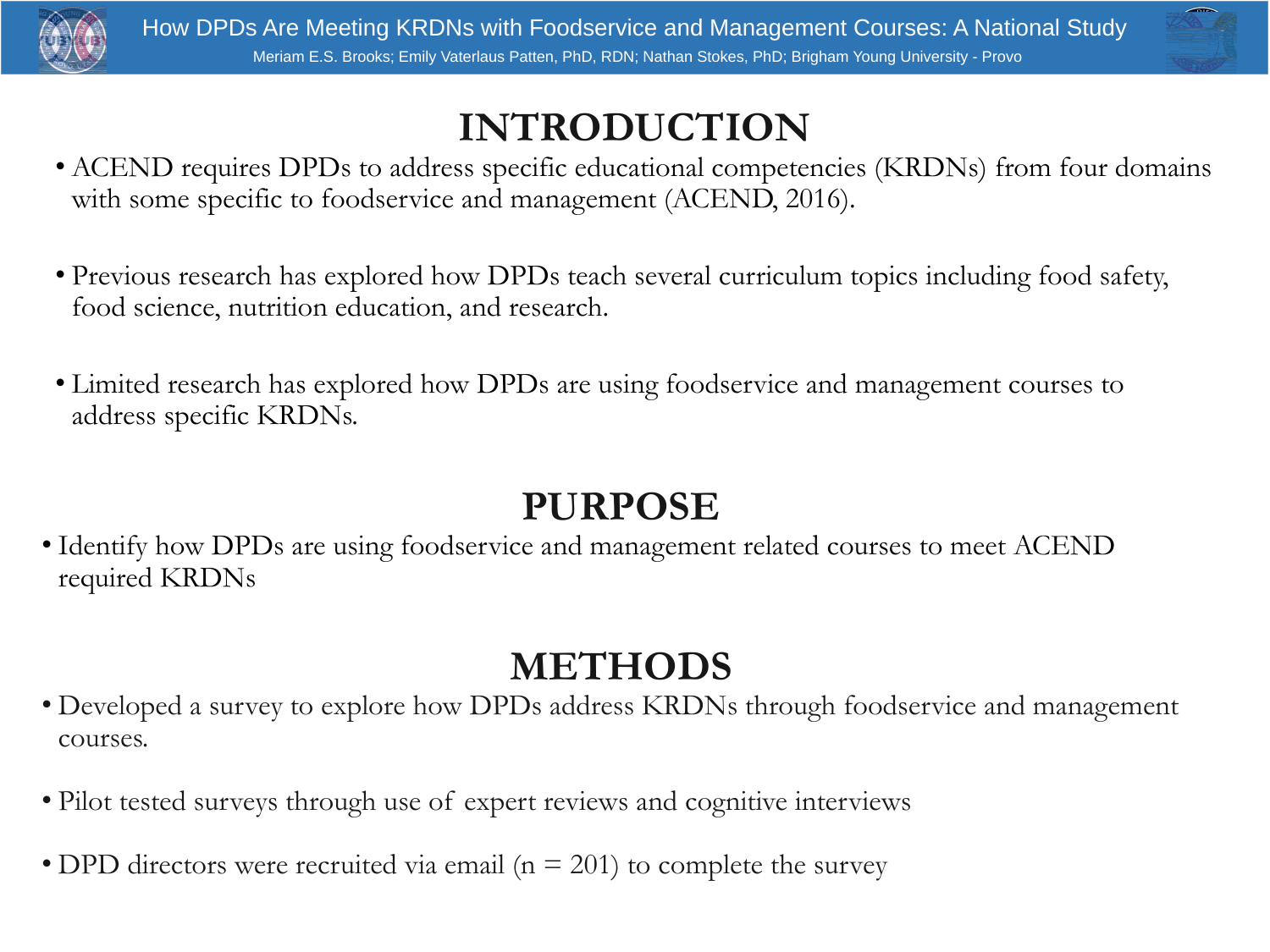# **Course work n**

# **RESULTS** • 47 DPD directors responded to the survey for a response rate of 23.4%

# Domain 1 KRDNs

**KRDN 1.1:** How to use professional literature to make ethical, evidence-based practice decisions

**KRDN 1.2:** Use current information technologies to apply

| burse<br>vork<br>n | Lab<br>Exp.<br>n | Other<br>n | None<br>n |
|--------------------|------------------|------------|-----------|
| 27                 | 9                | $\bigcap$  | 16        |
| 25                 | 11               | $\bigcap$  | 17        |
| 30                 | 24               |            | 10        |

# evidence-based guidelines/protocols



# **KRDN 1.3:** Apply critical thinking skills 30 24 2 10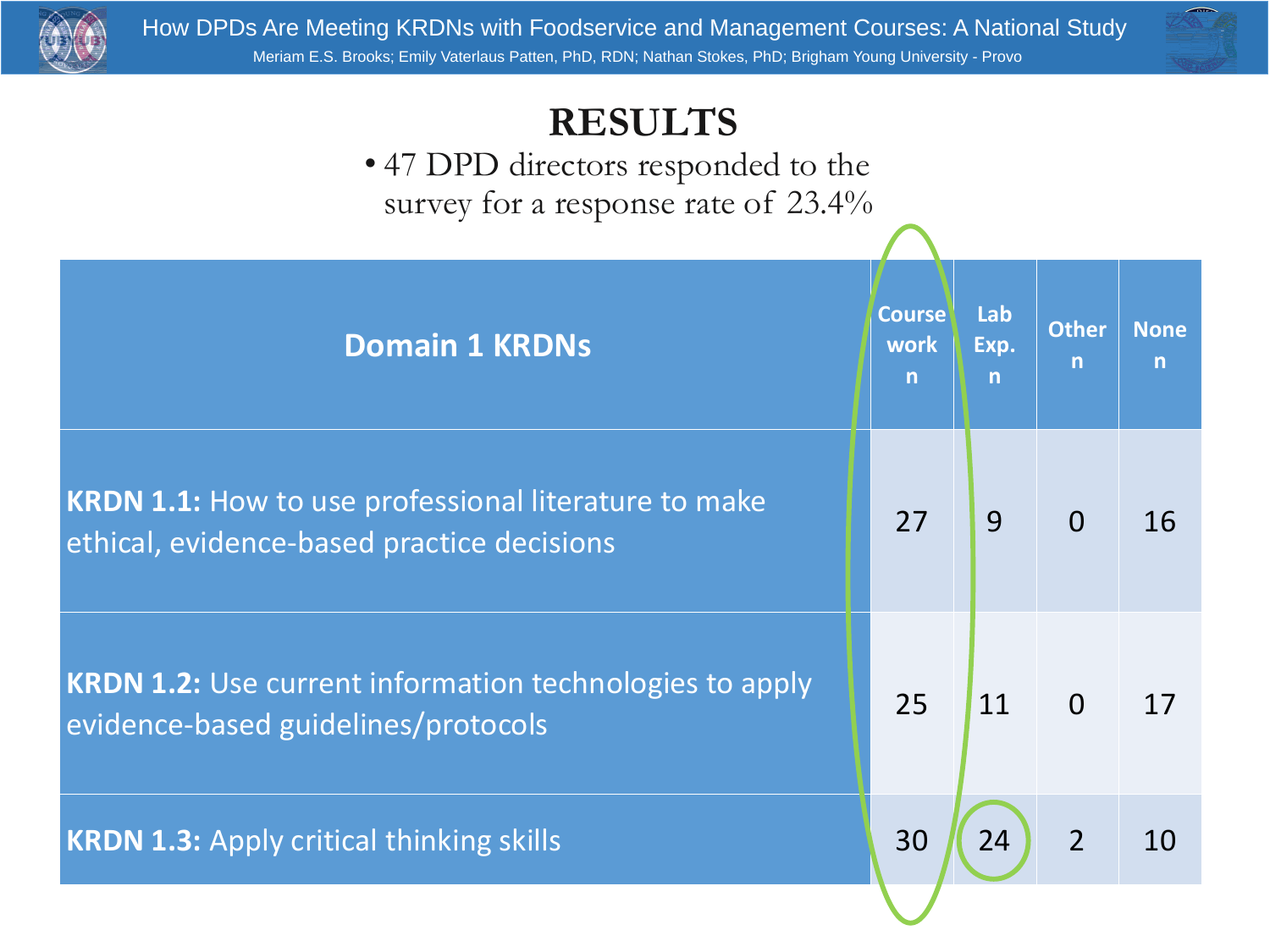# **Domain 2 KRDNs**



| <b>n</b> | burse Lab<br>vork Exp.<br>n | Other   None<br>n | n  |
|----------|-----------------------------|-------------------|----|
| 33       | L                           |                   |    |
| 22       | <u>Д</u>                    |                   | 20 |
| 23       | 4                           | $\overline{2}$    | 21 |
| 31       | 13                          | $\overline{2}$    | 13 |
| 25       | 13                          |                   | 18 |
| 14       | $\overline{\mathbf{4}}$     |                   | 28 |
| 15       | 5                           |                   | 28 |

- **KRDN 2.1:** Effective oral and written communication 33 22 1 11
- **KRDN 2.2:** Governance of nutrition and dietetics practice (Scope and Code of Ethics) and interprofessional relationships
- **KRDN 2.4:** Impact of health care policy and health care delivery
- **KRDN 2.5: Interprofessional teams and collaboration with others |**
- **KRDN 2.6: Understanding of cultural competence/sensitivity**
- **KRDN 2.7: Participation in professional organizations and** defending a position on nutrition and dietetics issues
- **KRDN 2.8:** Importance/expectations in mentoring and precepting

# systems on food and nutrition services in food and nutrition services others

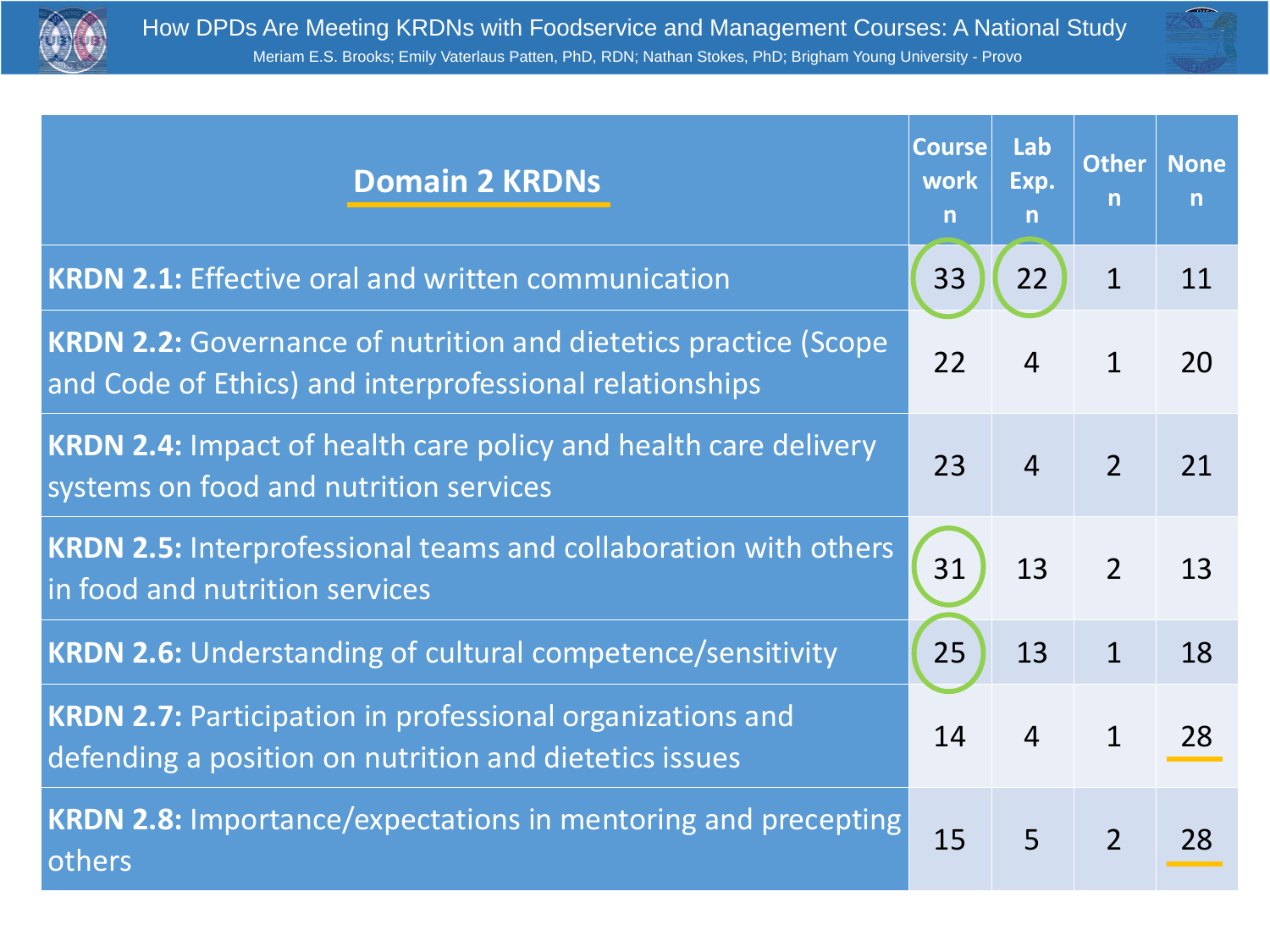

# **KRDN 3.2:** Develop an education for a target population 123

# **KRDN 3.4: Quality delivery process food/nutrition services (42)**

# **Domain 3 KRDNs**



| Lab Exp. Other<br>n | n | None<br>ł.<br>n |
|---------------------|---|-----------------|
| 11                  | 3 | 20              |
| 27                  |   | $\bigcap$       |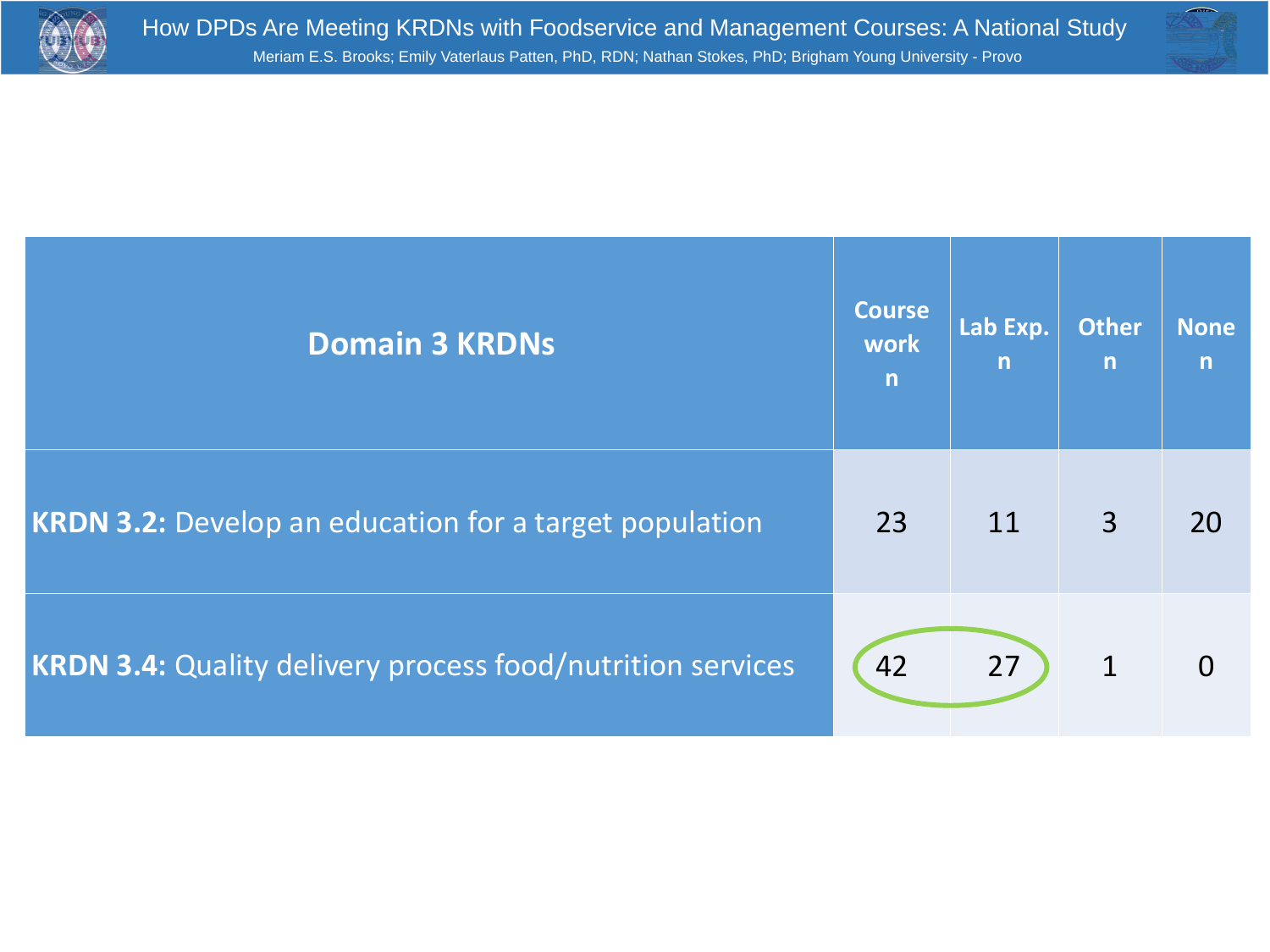

# **KRDN 4.1:** Apply management theories for programs or services | 44 **KRDN 4.2:** Evaluate a budget and interpret financial data **1997 11: 45 KRDN 4.3: Describe the regulation system related to billing and** coding and third party reimbursable services **KRDN 4.4:** Apply the principles of human resource management | 46 **KRDN 4.5:** Describe safety principles related to food, personnel and consumers **KRDN 4.6: Analyze/evaluate data for assessment for continuous** quality improvement

# How DPDs Are Meeting KRDNs with Foodservice and Management Courses: A National Study Meriam E.S. Brooks; Emily Vaterlaus Patten, PhD, RDN; Nathan Stokes, PhD; Brigham Young University - Provo

# **Domain 4 KRDNs**

- 
- 
- 
- 
- 



| Durse<br>vork<br><b>n</b> | Lab<br>  Exp.<br>n | Other   None<br>n | n         |
|---------------------------|--------------------|-------------------|-----------|
| 44                        | ┹ノ                 |                   |           |
| 45                        | 20                 |                   | $\bigcap$ |
| 19                        |                    |                   | 13        |
| 46                        | 12                 |                   | $\Box$    |
| 43                        | <b>ZJ</b>          |                   |           |
| 41                        | 18                 | $\bigcap$         | 3         |